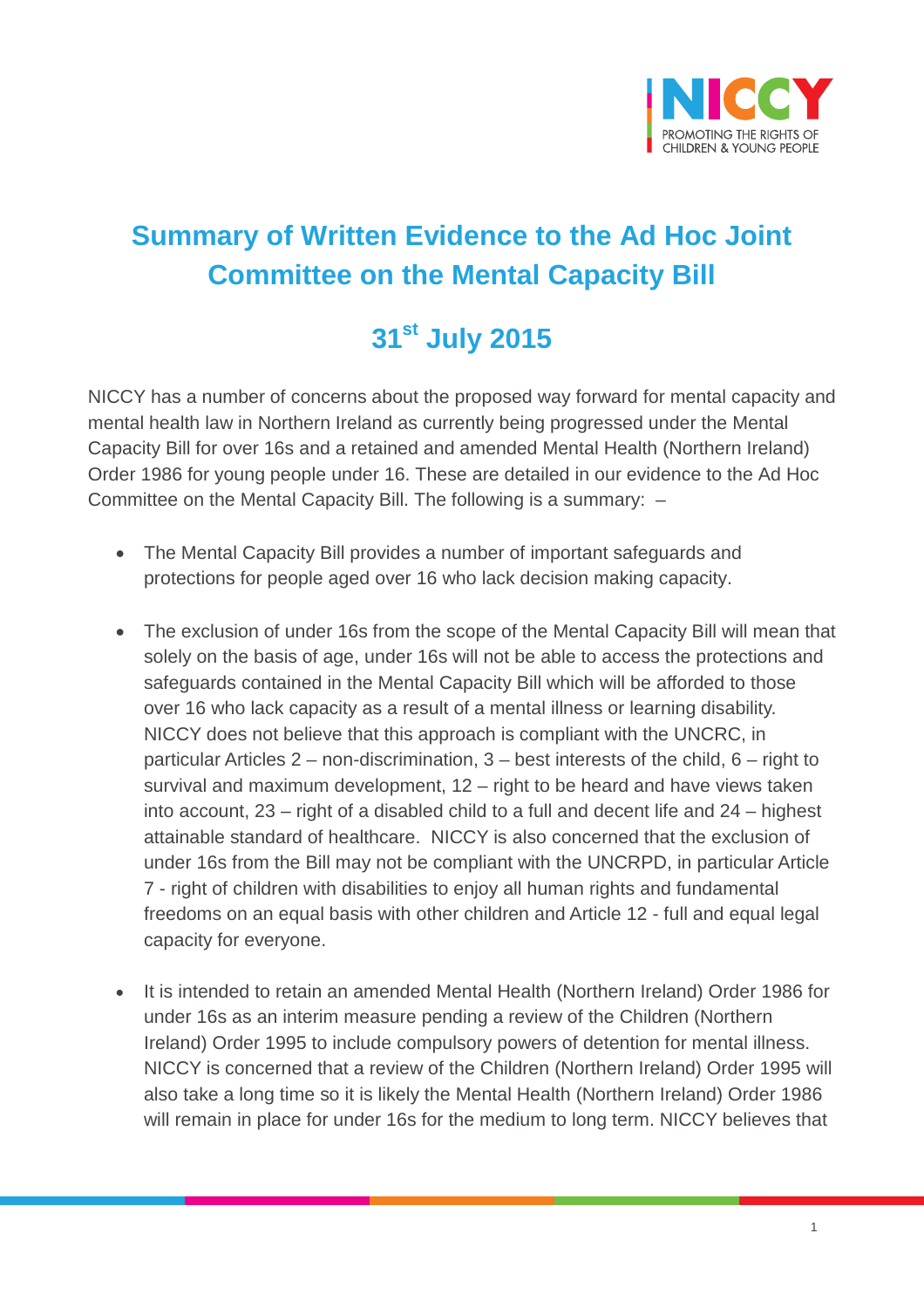

in the absence of any consultation on an amended Children (Northern Ireland) Order 1995 it is untenable to exclude all children and young people under 16 from the scope of the Mental Capacity Bill.

- The Principles of the Mental Capacity Bill should return to those recommended by the Bamford Review – Autonomy, Justice, Benefit and Least Harm **(clauses 1 - 8)**.
- The Mental Health (Northern Ireland) Order 1986 should include safeguards and protections which are at least equivalent to those which young people over 16 will be able to access under the Mental Capacity Bill. These should include a statutory recognition of the views of carers, restraint safeguards and legal protection to a person providing care or treatment for someone who lacks capacity. These safeguards should be available to both voluntary and detained patients **(clauses 254 - 255)**.
- Independent advocacy should be available to all children and young people who require it under both the Mental Capacity Bill and an amended and retained Mental Health (Northern Ireland) Order 1986, when they require it and at their request, both in the community and in a hospital setting. Children should be able to choose their advocate **(clauses 35 - 36, 84 – 94, 255 and schedule 8 para. 3C)**.
- The deprivation of liberty safeguards should apply to all regardless of age in compliance with Article 5 of the ECHR, as incorporated by the Human Rights Act 1998 **(clauses 24 - 27)**.
- The disregard provision in Article 10 of the Mental Health (Northern Ireland) Order 1986 should be extended to include periods of detention for treatment of a mental illness in childhood and apply to all young people under 18 and retrospectively to anyone detained for treatment as a child.
- The Nearest Relative provisions for under 16s in the Mental Health (Northern Ireland) Order 1986 should be amended to ensure compliance with the ECHR, as incorporated by the Human Rights Act 1998 **(schedule 8 para. 3D)**.
- A statutory right to age appropriate and developmentally appropriate accommodation should be included in both the Mental Capacity Bill and the Mental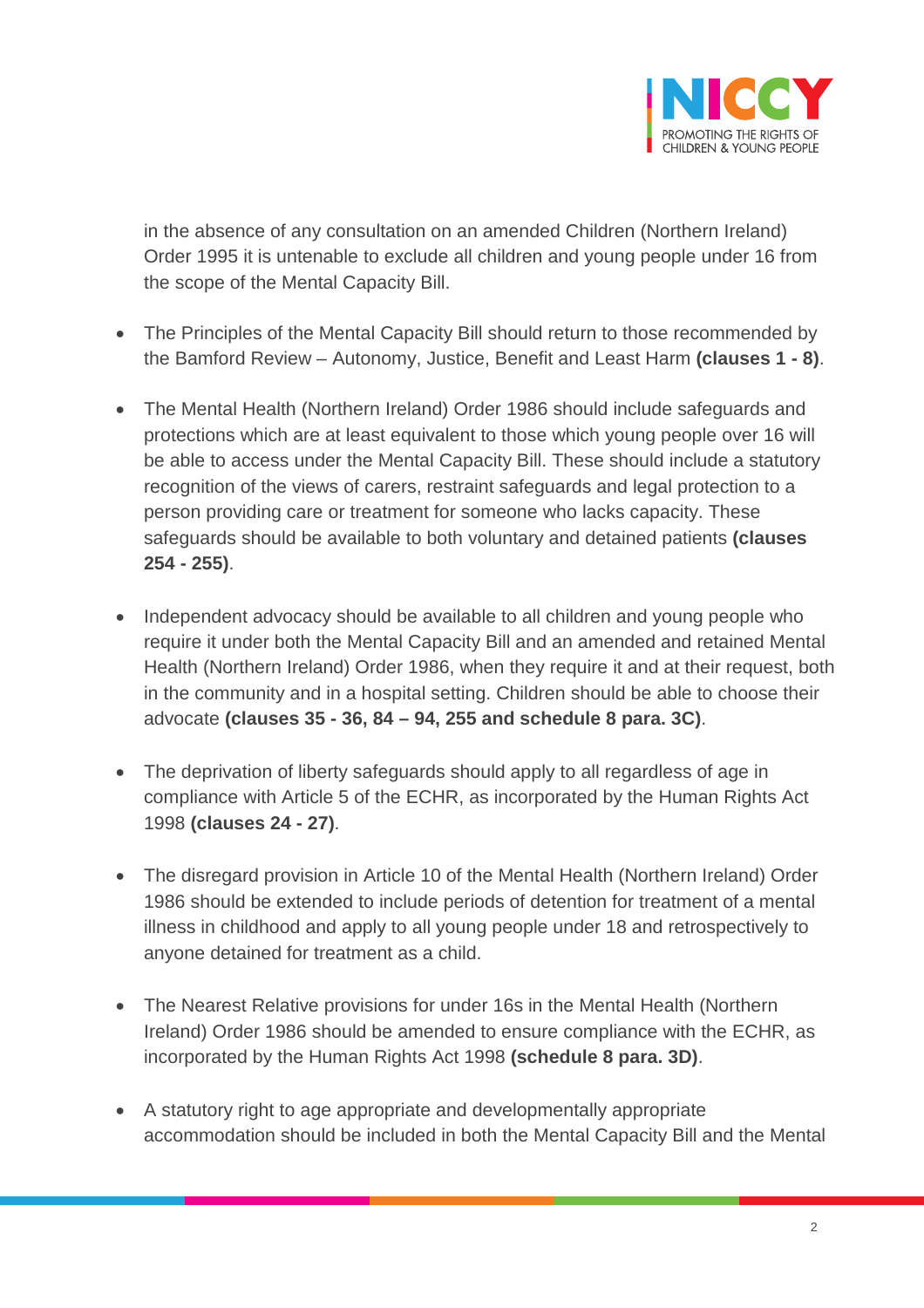

Health (Northern Ireland) Order 1986 to ensure that no child under 18 is ever admitted to an adult psychiatric ward **(clause 254 and schedule 8 para. 3D)**.

- Amendments to both the Mental Capacity Bill and the Mental Health (Northern Ireland) Order 1986 should be made to include strong education provisions that ensure that all under 18s have equal access to education as their peers.
- NICCY welcomes the insertion of a best interests principle into the Mental Health (Northern Ireland) Order 1986 for under 16s. We do not believe that in determining what is in the best interests of the young person sufficient regard is given to taking the views of the child into account. An amendment should be made to the Mental Health (Northern Ireland) Order 1986 so that young people have their views heard, taken into account and given due weight in line with the age and maturity of the child **(schedule 8 paras. 3A and 3B)**.
- It is welcome that the new offence' of ill treatment or wilful neglect of someone who lacks or is believed to lack capacity will apply to everyone regardless of their age (**clause 256)**. As this offence is capacity based it will involve an assessment of capacity in under 16s which the DHSSPS has informed NICCY will be done in accordance with the common law and further guidance in a Code of Practice. [1](#page-2-0) **This raises significant questions about the rationale for the exclusion of under 16s from the scope of the civil provisions of the Bill as capacity can and will be assessed in under 16s on a case by case basis. NICCY therefore believes that that there can be no justification whatsoever why under 16s should not come within the scope of the civil provisions of the Bill.**
- There are obvious similarities in the test to remove a person to a place of safety **(clause 137)**, a test which is replicated in the power to transfer a person from one place of safety to another **(clause 143)** and the 'lacks capacity' test **(clause 3)** in the Bill. The place of safety test will be applied to everyone, regardless of age and the test for 'lacks capacity' will not due, according to the DHSSPS, to difficulties in assessing capacity in under 16s because of their developmental immaturity. **This raises significant questions about the rationale for the exclusion of under 16s from the scope of the civil provisions of the Bill.**

<span id="page-2-0"></span> $1$  Correspondence from DHSSPS to NICCY,  $30<sup>th</sup>$  July 2015.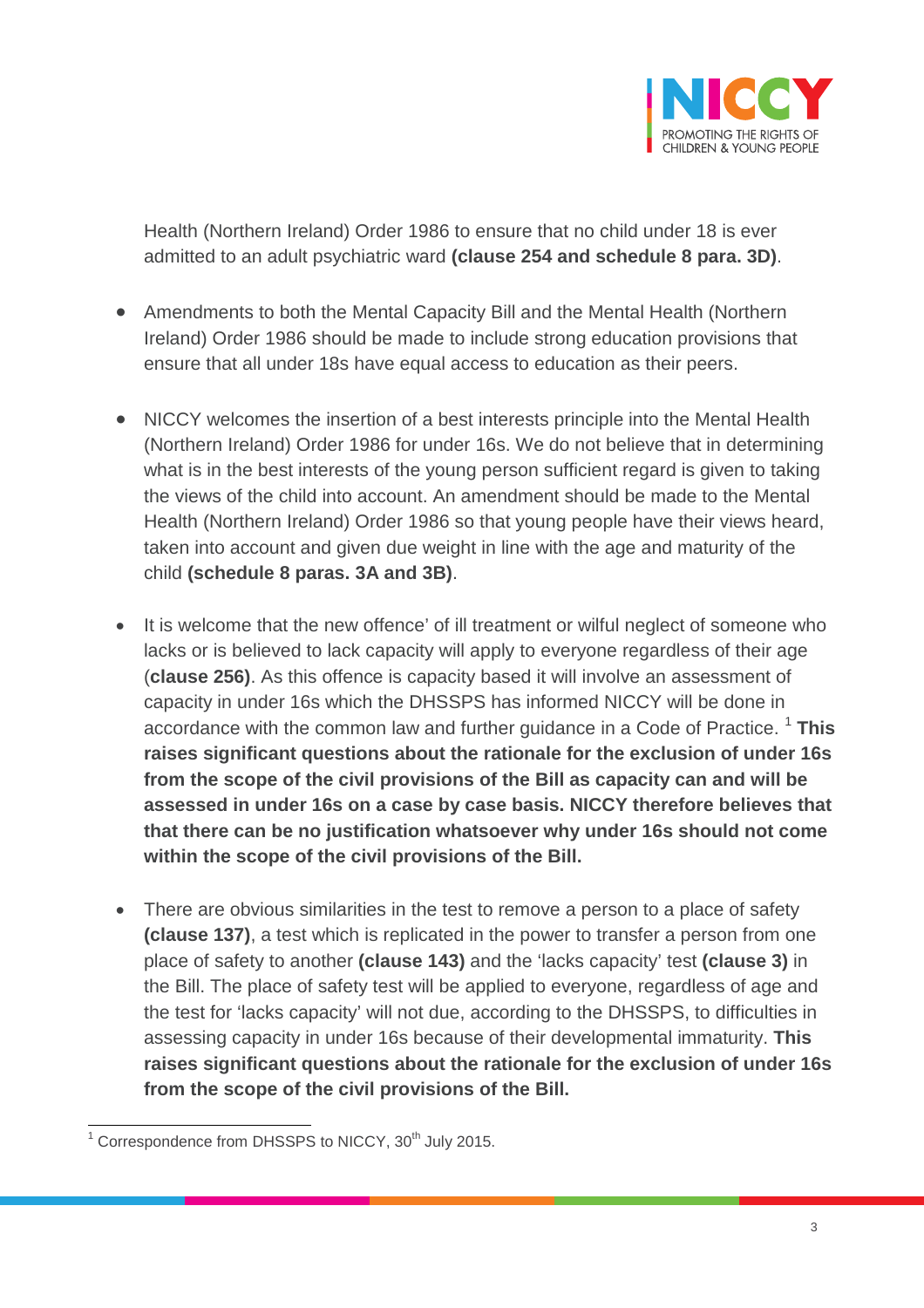

- Police stations should never be used as a place of safety for a mentally ill young person. NICCY wishes to see this being removed from the Mental Capacity Bill **(clauses 137 – 159)**.
- NICCY believes that if Trust Panels are to be introduced through the Mental Capacity Bill that the Bill should be amended to allow for the introduction of a regional system for Trust Panels to ensure consistency in decision making **(clauses 19 - 34)**.
- It is extremely unclear how the issue of young people under 16 not being included in the civil provisions of the Mental Capacity Bill due to their developmental immaturity can be rationalised with a minimum age of criminal responsibility of 10 and the obligation and consequent assumption of capacity, for young people aged 10 and over to admit guilt and / or give their informed consent in order to avail of certain criminal justice disposals. The tension between these policy positions should be urgently clarified.
- There will be issues around the operation of two pieces of legislation for the care and treatment of children and young people in the criminal justice system based on their age. Since the civil provisions of the Mental Capacity Bill will only apply to young people aged 16 years and above, this may present challenges for staff and young people detained in the Juvenile Justice Centre in relation to their treatment, care and welfare. There will also be implications for criminal justice agencies including the PSNI and the Youth Justice Agency who will have to operate two different systems in the care and treatment of children and young people based on their age. It will be vitally important that staff from all relevant agencies and service providers are fully trained with regard to the operation of both the Mental Capacity Bill, including running the capacity test itself and the Mental Health (Northern Ireland) Order 1986 as amended.
- The lack of an in-patient forensic treatment unit for under 18s in Northern Ireland will limit the practical availability of treatment based court disposals for under 18s and the ability to remand a young person to hospital for examination or treatment. NICCY recommends the urgent provision of an appropriate in-patient forensic treatment facility in Northern Ireland for under 18s so that all young people can access the treatment they require **(clauses 160 – 247)**.